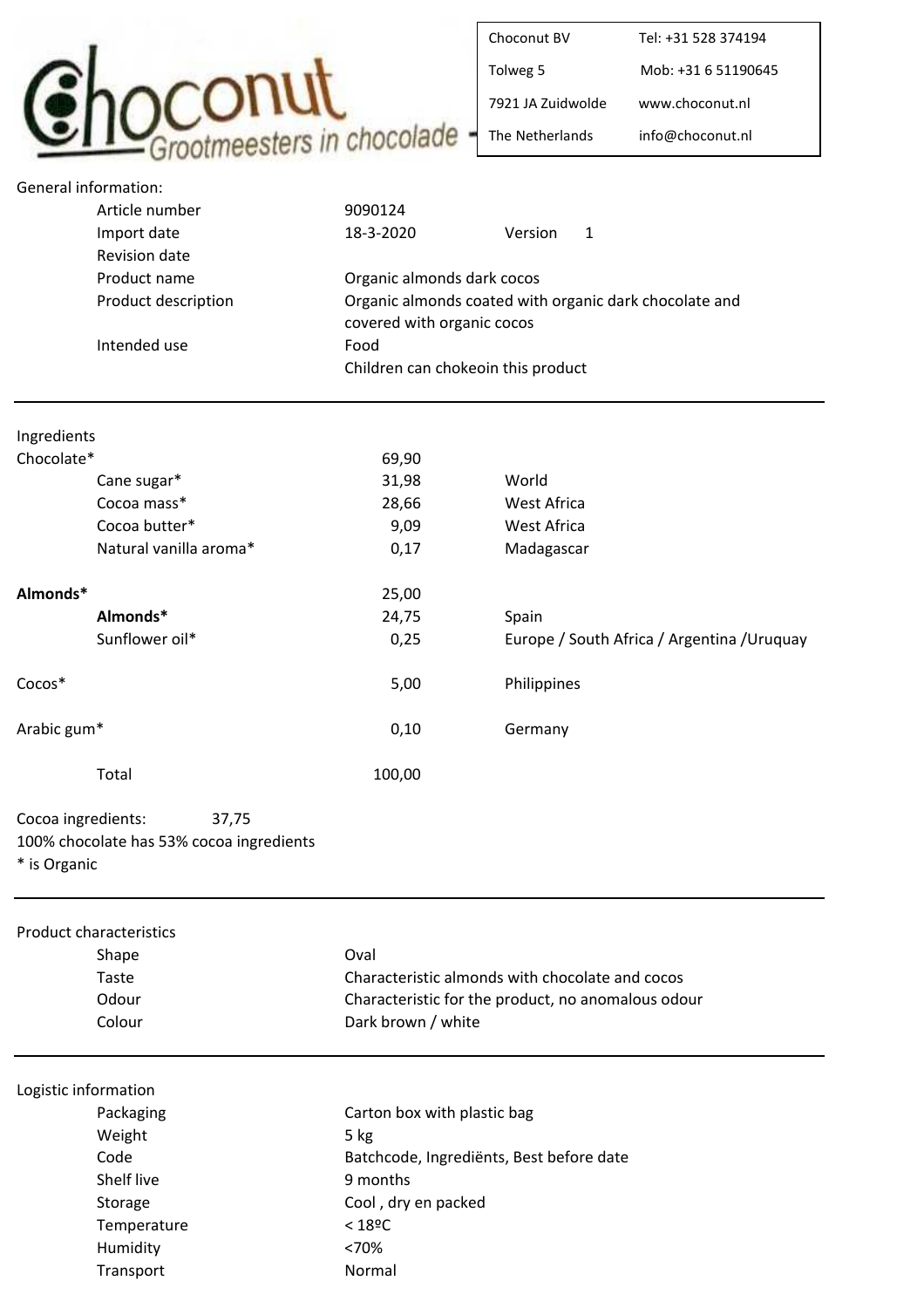|                        | Nutritional values per 100 gram<br>Kcal                                            |                |                          |
|------------------------|------------------------------------------------------------------------------------|----------------|--------------------------|
|                        |                                                                                    | 566,36         |                          |
|                        | kJ                                                                                 | 2367,77        |                          |
|                        | Proteins                                                                           | 8,33           |                          |
|                        | Salt                                                                               | 0,02           |                          |
| Fibre<br>Carbohydrates |                                                                                    | 9,58           |                          |
|                        |                                                                                    | 35,35          |                          |
|                        | Sugar                                                                              | 33,60          |                          |
|                        | Fats                                                                               | 41,12          |                          |
|                        | Saturated                                                                          | 18,34          |                          |
|                        | Mono-unsaturated                                                                   | 16,64          |                          |
|                        | Poly-unsaturated                                                                   | 3,93           |                          |
|                        | Transfat                                                                           | 0,00           |                          |
|                        | Microbiological values in cfu/gr                                                   | Max:           |                          |
|                        |                                                                                    | 10000          | <b>ISO 4833</b>          |
|                        | Total plate count<br>Moulds                                                        | 10000          | ISO 7954                 |
|                        | Yeasts                                                                             |                |                          |
|                        |                                                                                    | 10000          | ISO7954                  |
|                        | Salmonella                                                                         | $0/25$ gr      | ISO 6579                 |
|                        | Enterobacteriaceae                                                                 | 0              | ISO 21528-2              |
|                        | Coliforms                                                                          | 10             | <b>ISO 4832</b>          |
|                        | E-colie                                                                            | 0              | ISO 16649-2              |
|                        | Staphylococcus aureus                                                              |                |                          |
|                        | <b>Bacillus cereus</b>                                                             |                |                          |
|                        | Aflatoxine B1 in ppb                                                               | $2$            |                          |
|                        | Aflotoxine B1+B2+G1+G2 in ppb                                                      | $<$ 4          |                          |
|                        | Ochratoxine A in ppb                                                               |                |                          |
|                        | Chemical and physical values                                                       |                |                          |
|                        | Moisture max                                                                       | 6,00           |                          |
|                        | Sulfite                                                                            | Absent         |                          |
|                        | Peroxide in meq/kg fat                                                             |                |                          |
|                        | Damaged products                                                                   | $<2\%$         |                          |
|                        | Pesticides                                                                         | < EU-standaard |                          |
|                        |                                                                                    | < EU-standaard |                          |
|                        | Heavy metals                                                                       |                |                          |
| Food information:      |                                                                                    |                |                          |
| Metal detection        |                                                                                    | Yes            |                          |
|                        | <b>GMO</b>                                                                         | GMO free       |                          |
|                        | Ionisation                                                                         | No             |                          |
|                        | Halal                                                                              | No             |                          |
|                        | Kosher                                                                             | No             |                          |
|                        | Organic                                                                            | Yes            |                          |
|                        | Vegetarian                                                                         | Yes            |                          |
|                        | Vegans                                                                             | No             |                          |
|                        |                                                                                    |                |                          |
|                        | Allergen information ( + present, - absent, ? May contain traces )<br>Milk protein | 7              | <b>Nuts</b><br>$\ddot{}$ |
|                        |                                                                                    |                |                          |

Lactose ? Nut oil + Eggs and the contract of the contract of the Peanuts and Peanuts and Peanuts and Peanuts and Peanuts and Peanuts